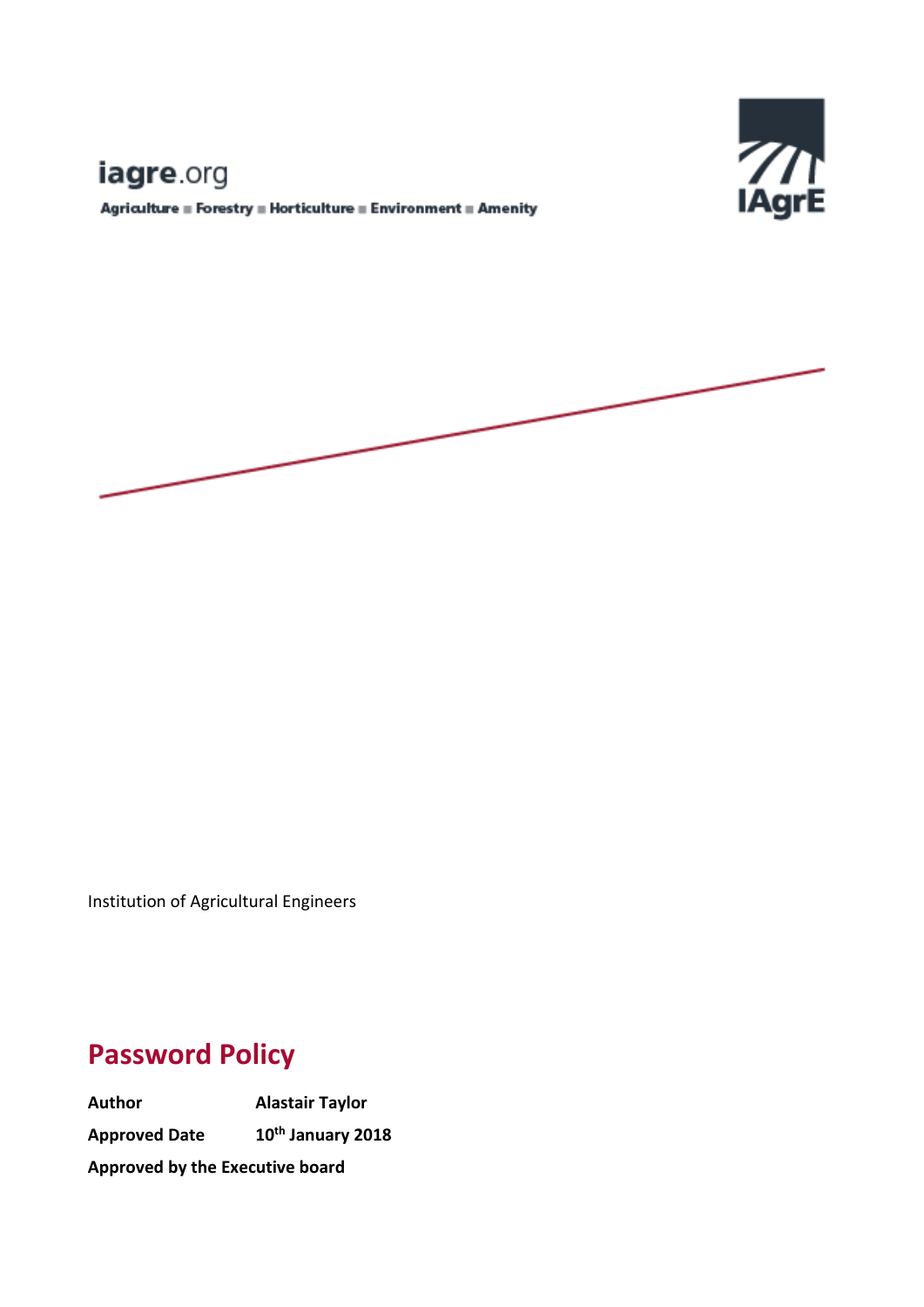

### **1. Purpose**

In accordance with industry best practice, and to comply with relevant compliance regulations, the Institution of Agricultural Engineers (IAgrE) has prepared various information security policies and procedures which are intended to protect the confidentiality, integrity and availability (CIA) of their critical client data and their computing resources. This document describes the password policy at IAgrE.

#### **2. General Password Policy**

- All IAgrE information systems must require identification and authentication through passwords, pass-phrases, one-time passwords and similar password mechanisms as a minimum (a more restrictive/secure authentication mechanism is acceptable) prior to allowing user access.
- Passwords for IAgrE systems must be created in accordance with this policy and other relevant security policies.
- The IAgrE information systems (or their access control programs) must be configured (where such configuration is possible) to fulfill the requirements of this policy and other security policies.
- Passwords must be regarded as confidential information and must not be disclosed to any other person.
- Users are responsible and liable for all actions including transactions, information retrieval or communication on IAgrE information systems performed by using their user-id(s) and password(s).

#### **3. Password Validity Policy**

 All user-level passwords (e.g., application user, email, web, desktop computer, etc.) must be changed at least every 6 months.

#### **4. User Account Lock-Out Policy**

- IAgrE information systems must be configured (where this is possible) to lock the User-ID and prevent user access to the information system where an incorrect user password has been used in sequence 5 times.
- Locked Out user accounts will be reactivated within 3 business hours if using an automated reactivate system or shorter, but no less than 15 minutes. Requesting a manual reactivation may require identification of the user and determination of the reason for the lockout as a minimum for re-instating the user account and providing a new user password.

#### **5. Password Uniqueness Policy**

- User accounts that have system-level privileges granted through group memberships or programs must have a unique password from all other accounts held by that user.
- It is recommended passwords used IAgrE accounts not be the same as passwords used for other non IAgrE access (e.g., personal ISP account, option trading, benefits, etc.).
- If possible, do not use the same password to access multiple company systems.
- Users may not reuse any of their last 8 passwords.